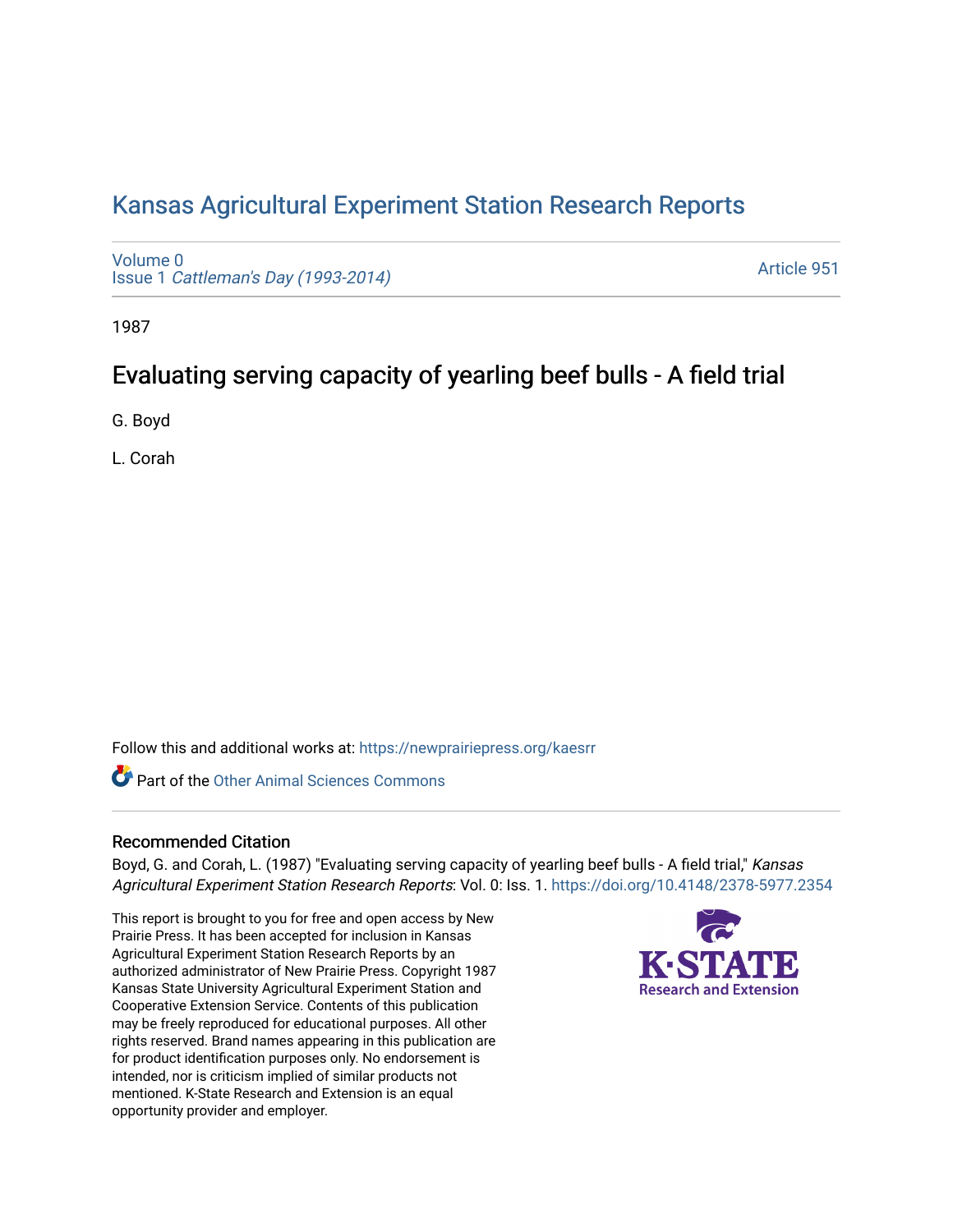# Evaluating serving capacity of yearling beef bulls - A field trial

# Abstract

Results from two trials showed that serving capacity (SC) can be successfully evaluated in yearling beef bulls under field conditions and is influenced by sire line (P<.01). Also, providing sexual experience to low SC yearling bulls can improve SC and should be a standard part of the test. Scrotal circumference and breeding soundness examination scores, both traditional measures of bull fertility, were unrelated to SC.

# Keywords

Cattlemen's Day, 1987; Kansas Agricultural Experiment Station contribution; no. 87-309-S; Report of progress (Kansas State University. Agricultural Experiment Station and Cooperative Extension Service); 514; Beef; Yearling bulls; Scrotal circumference; Breeding soundness

## Creative Commons License



This work is licensed under a [Creative Commons Attribution 4.0 License](https://creativecommons.org/licenses/by/4.0/).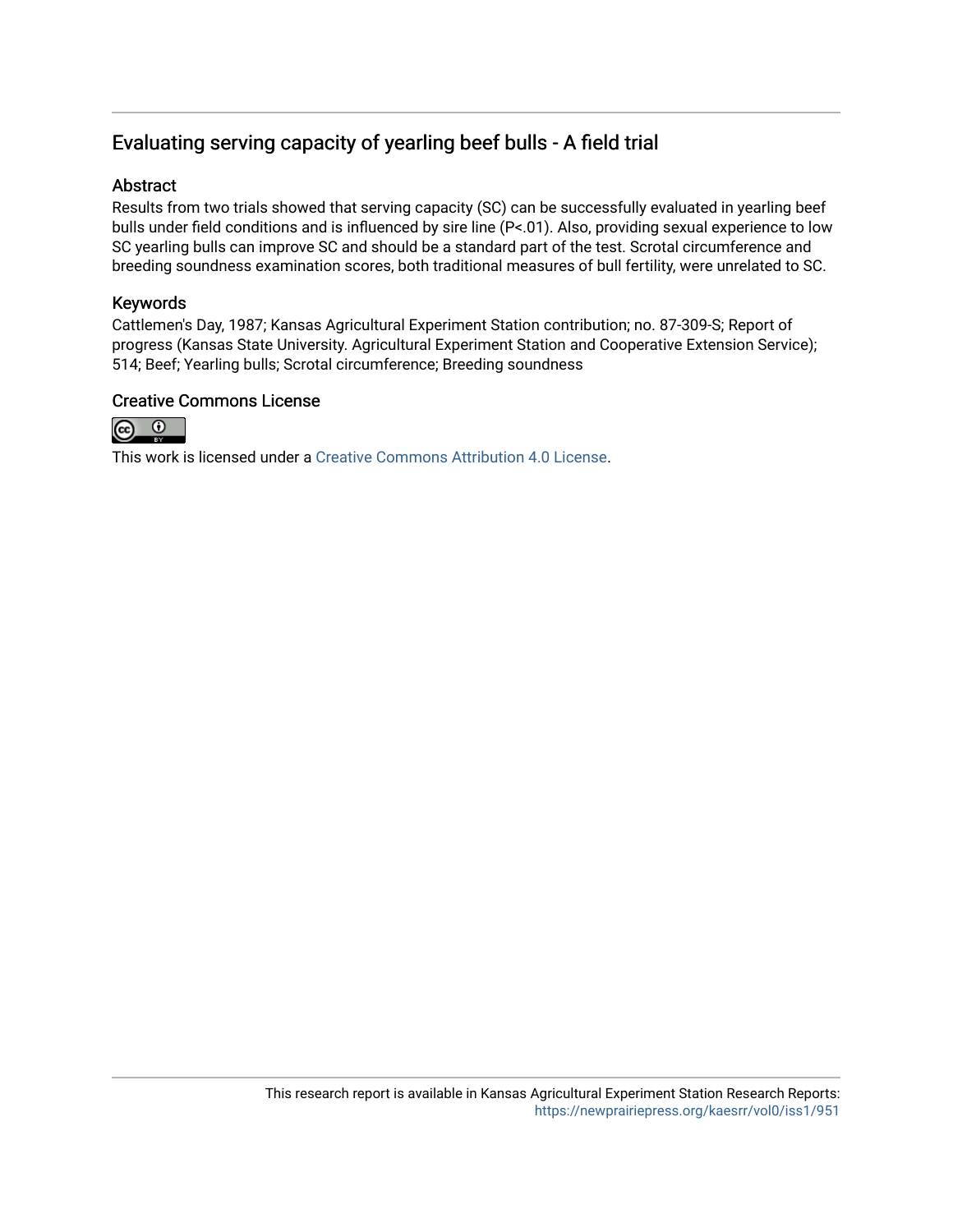Evaluating Serving Capacity of Yearling Beef Bulls - A Field Trial

Garth Boyd and Larry Corah

## Summary

Results from two trials showed that serving capacity (SC) can be successfully evaluated in yearling beef bulls under field conditions and is influenced by sire line (P<.01). Also, providing sexual experience to low SC yearling bulls can improve SC and should be a standard part of the test. Scrotal circumference and breeding soundness examination scores, both traditional measures of bull fertility, were unrelated to SC.

## Introduction

Most cows are still bred by natural mating, so success depends on the reproductive capacity and fertility of the bulls used. As a measurement of fertility, many beef bulls undergo a breeding soundness examination prior to either sale or breeding. This examination involves visual and manual examination of the genital system and assessment of semen. However, sex drive, which is essential for successful mating, is not measured.

In research trials, pregnancy rates of cow herds have varied from 0 to 100%, when using bulls of similar and acceptable scrotal size and seminal traits. The differences in pregnancy rates were due to differences in the bulls' serving capacity (SC) or sexual efficiency during mating.

Several methods for testing the sex drive or SC of beef bulls have been reported but the most accurate and useful test was developed by an Australian scientist, Dr. Mike Blockey. High heritability estimates for SC have been reported but the influence of sire line on SC, and whether providing sexual experience to virgin bulls affects their subsequent SC has not been evaluated. More important, it has not been demonstrated in the U.S. that SC can be measured practically under field conditions.

We conducted two experiments to determine 1) if SC can be evaluated in yearling beef bulls under field conditions, 2) what influence sire line has on SC, and 3) what effect providing sexual experience to low SC bulls would have on their subsequent SC.



Sincere appreciation is expressed to the Gardiner family of Gardiner Angus, Ranch, Ashland, Kansas, for providing cattle, facilities, and management for this trial.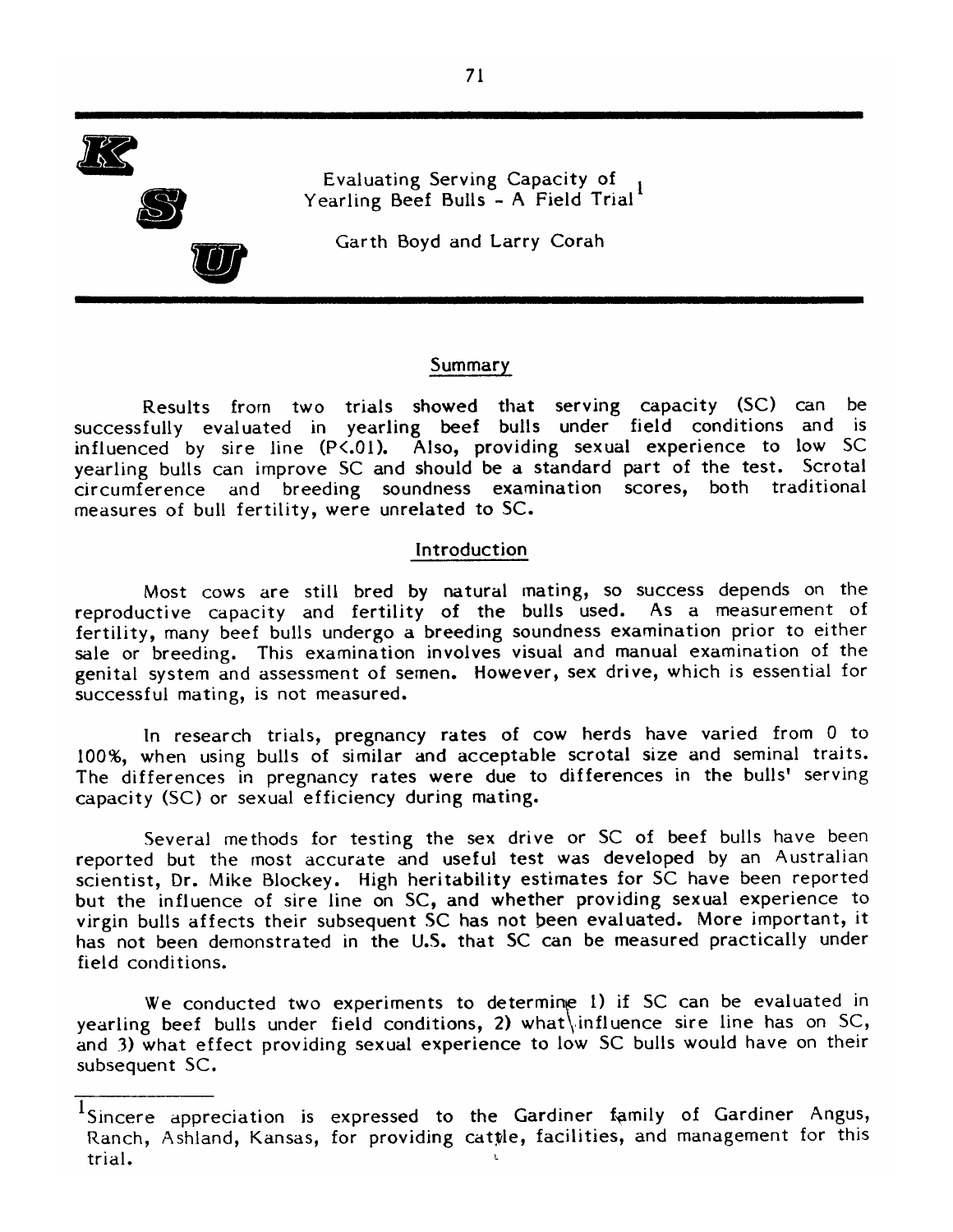#### **Experimental Procedures**

Trial 1

A field trial involving 70 yearling (13 to 15 month old) Angus bulls, was conducted during Nov., 1985 and Jan., 1986. The bulls weighed approximately 985 Ib and represented four artificial insemination (AI) sire lines. They included 42, 11, 9, and 8 sons of sires A, B, C, and D, respectively, and were reared together since birth.

The SC test involves the bulls being given a 20 min corral test. Bulls that achieve 0 or 1 services during the test are classified as Low SC (LSC). Medium SC (MSC) bulls achieve 2 or 3 services, and High SC (HSC) bulls achieve 4 or more services. The dirt pen used for the SC tests had four service crates<sup>2</sup> spaced 24 ft apart attached to the corral fences. Yearling, nonestrus Angus heifers weighing 650-800 lb were placed in the service crates and their vulvas were smeared with lubricating jelly. For sexual stimulation purposes, prior to each test, bulls were held in a alleyway adjacent to the test pen, which allowed a clear view of any mounting activity.

To acclimate the bulls to the test environment and determine if there was any relationship between reaction time to first service and subsequent SC scores, bulls went through a pretest session consisting of 10 minutes prestimulation followed by exposure to the restrained heifers. Each bull was immediately replaced by another bull after successfully completing one service or after having spent 30 minutes in the pen, whichever came first. Time to first service was recorded.

One week after the pretest session, bulls underwent the first SC test (SC1). Bulls were randomly allotted into subgroups of five and exposed to heifers for 20 minutes. The first group tested was prestimulated by watching teaser bulls, which were allowed to mount the restrained heifers over a 10 minute period. Thereafter, each test group served to sexually stimulate the next group, which could watch from the adjacent alleyway.

The second SC test (SC2) was conducted over 2 months later (Jan. 22) in the same manner as SC1, except that the subgroups of five bulls contained no more than three bulls of like SC category. One day after SC2, all bulls underwent a breeding soundness examination by a veterinarian. Scrotal measurements were adjusted to 1 year of age according to the following formula developed by Lunstra and others (U.S. Dept. Agric., Agric. Res. Ser. ARS-42, MARC Beef Research Prog. Rep. No. 2, pp 41-43, 1985.): Adjusted scrotal dircumference (cm) =  $[(.032)$ cm/day) (365 - Actual bull age in days) + (Actual medsurement)] + Age of dam adjustment factor. Adjustment factor for dams aged 2, 3, 4, and 5 or older is +1.3,  $+0.8$ ,  $+0.4$ , and  $+0.0$  cm, respectively.

<sup>&</sup>lt;sup>2</sup>Designed by Dr. Blockey and manufactured by Spring-O-Matic, Rt. 1, Box 128, Marion, KS 66861.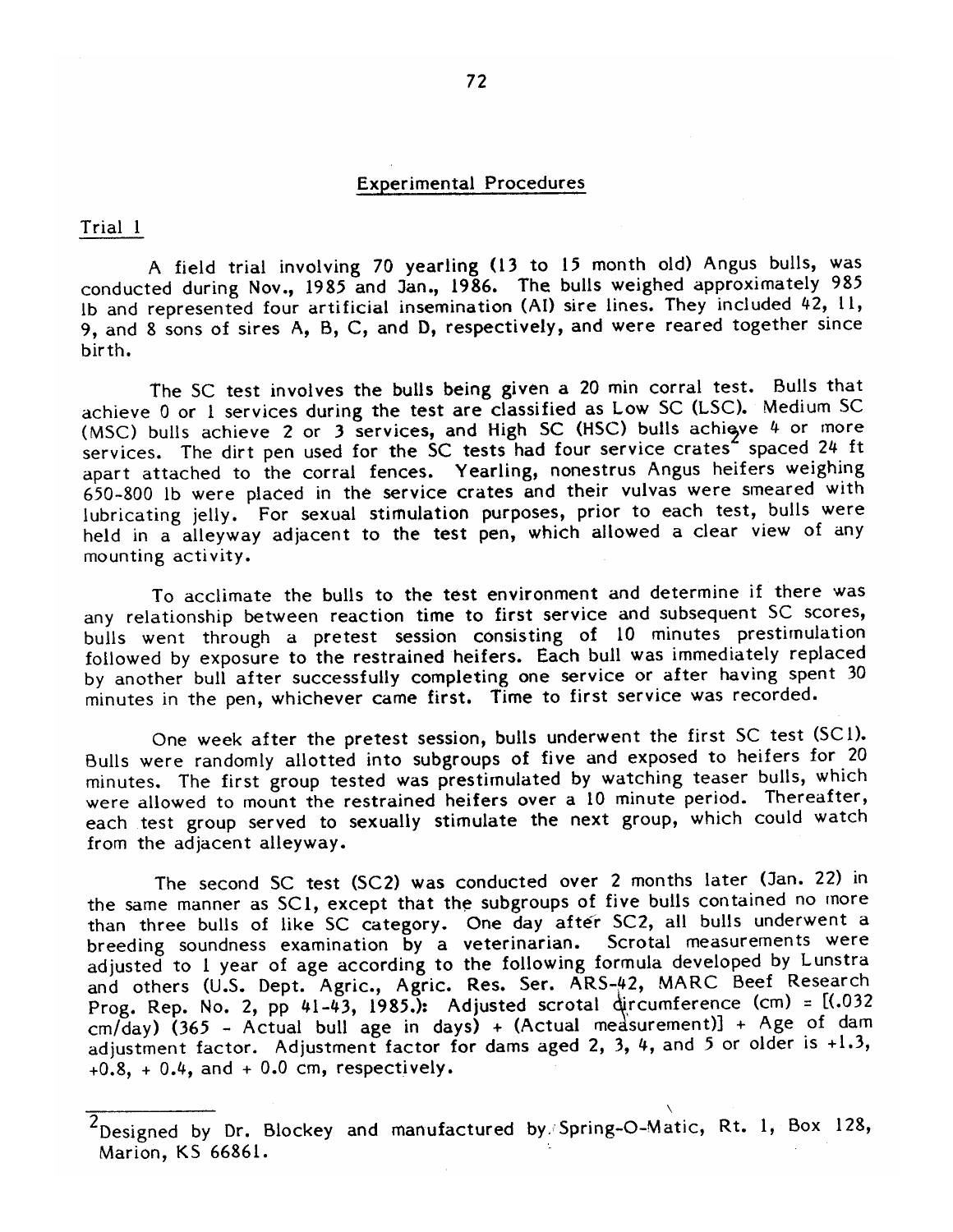In Apr., 1986, the producer sold all but 32 of the 70 yearling bulls in a production sale. Without taking any other traits into consideration, HSC bulls sold for an average of \$257.53 more than MSC bulls. None of the LSC bulls were offered for sale. Of the 32 remaining bulls, 24 were maintained together on pasture away from female contact, and eight were exposed to females during spring breeding season. On Nov. 11, 1986, all 32 bulls were retested for SC (SC3) as 2 year-olds. The test was conducted in the same manner, except that cows were used.

#### Trial 2

In November of 1986, Trial 1 was repeated in exactly the same manner as SC1 with 78 different yearling (13 to 15 months) Angus bulls weighing approximately 1025 lb and representing six AI sires, of which only one (sire A) was common to Trial 1. Sires A, E, F, G, H, and I were represented by 24, 17, 14, 9, 8, and 6 sons, respectively. After SC1, all LSC bulls (n=23) were separated and offered sexual experience by being run with nonrestrained, estrus females for 4 days. To stimulate maximum estrus activity, 43 Angus females (9 cows, 34 yearling heifers) were injected with 5 ml of prostaglandin on the first day of sexual experience "schooling". Five days after "schooling" ended, all bulls were retested for SC.

#### Results and Discussion

#### Trial 1.

Across all 70 bulls, the average SC1 and SC2 scores were 3.4 and 3.8 services, respectively. However, Figure 1 shows distinct differences in mean scores of the four sire lines (P<.01). Actual SC scores ranged from 0-11 services per bull. Mean SC1 scores ranged from 0.6 services for sons of sire D up to 4.2 services for Mean SC2 scores show the same trend and illustrate the sons of sire A. repeatability of the test. Average change in SC by sire line shows an increase between SC1 and SC2 for all lines, except sire line C (Figure 22.1), indicating that with added experience most yearling bulls become more proficient.

Age, weight, scrotal circumference, breeding soundness examination score, and reaction times of the 4 sire groups are presented in Table 22.1. These traits were unrelated to SC1 or SC2 scores.

The mean SC3 score for the 24 bulls retested as 2-year-olds was 4.2 services, which was an increase of .9 services compared to their last SC test as yearlings. Most of this increase was due to an improvement in SC for sons of sire D, indicating that with added maturity some LSC bulls will improve. Of the eight bulls used for breeding, seven were sons of sire A. Five and three of these bulls were HSC and LSC, respectively, at SC2 and all retested the same at SC3. This similarity in scores shows good repeatability and indicates that for MSC and HSC bulls, the yearling test was accurate, because experience and added maturity did not greatly improve their SC. Observations made during the breeding season on the three LSC bulls found one of the bulls displayed adequate mating activity, yet this bull retested as LSC perhaps because he was not properly stimulated.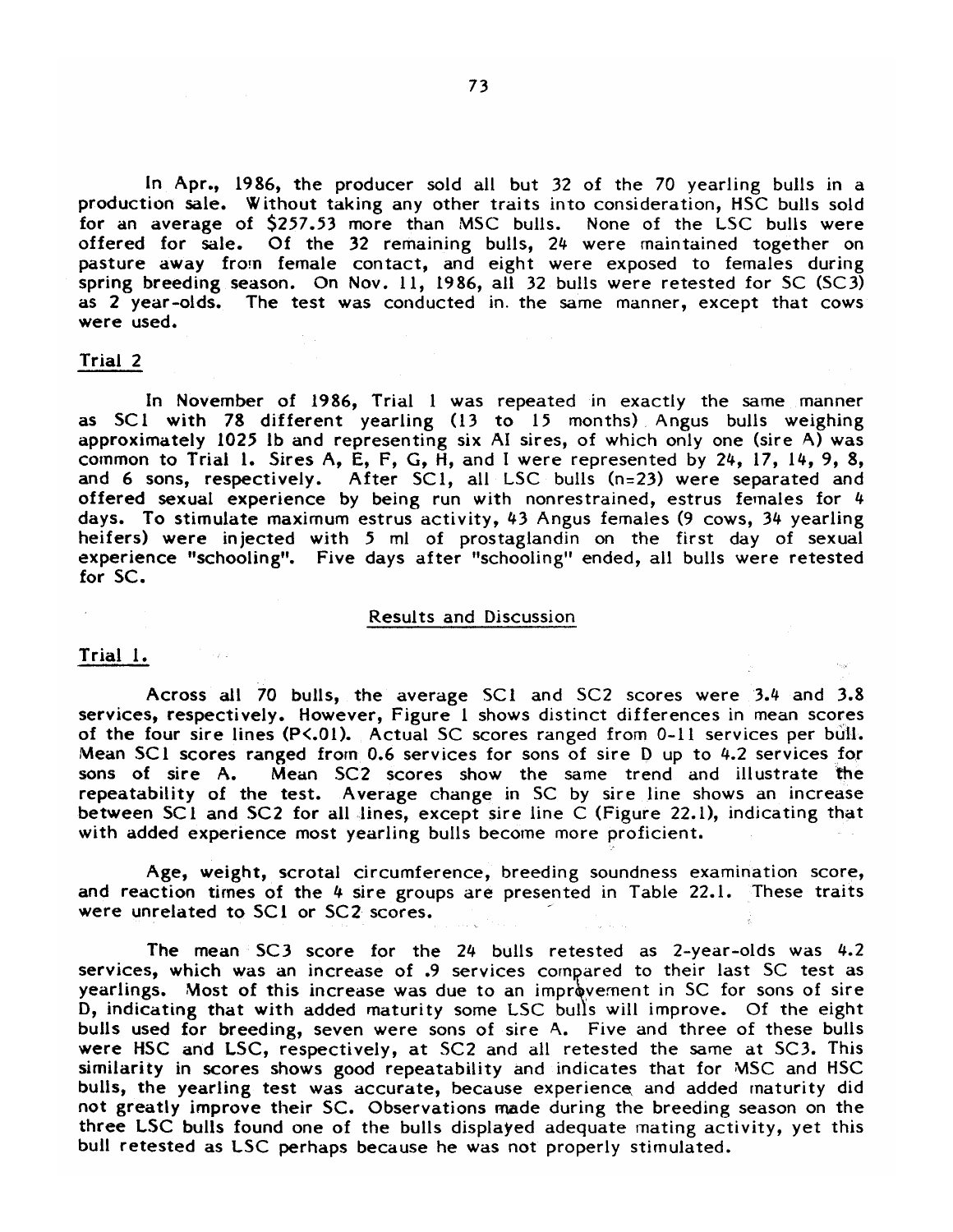|                                        | Sire     |      |      |      |  |  |  |
|----------------------------------------|----------|------|------|------|--|--|--|
| Parameter                              |          | в    |      |      |  |  |  |
|                                        |          |      |      |      |  |  |  |
| No. of sons                            | 42       |      |      |      |  |  |  |
| Age (days)                             | 427      | 442  | 427  | 394  |  |  |  |
| Adj. yearling wt. (lbs)                | 1001     | 968  | 952  | 963  |  |  |  |
| Adj. yearling scrotal cir (cm)         | $h$ 33.7 | 32.9 | 32.0 | 33.9 |  |  |  |
| Breeding soundness exam. scores 63     |          | 72   | 60   | 68   |  |  |  |
| Reaction time to 1st service (min) 8.8 |          | 13.0 | 11.8 | 10.0 |  |  |  |

**SECRET** 

for russ.

entionnel (set

as anti- (1931) and an Table 22.1. Effect of Sire Line on Parameters Measured for Bulls, Trial 1.

adi Tot di rotti

Da o's

a<br>Mean values.<br>bScores based on scrotal circumference and seminal traits.

**AS AN THE SE** 



Trial 1. Number of bulls and their mean serving capacity score Figure 22.1. at the first test (SC1) and the second test (SC2) by sire line. Scores based on services achieved during a 20-minute test. ant so **TITLESSIP** 

93

도 그냥 많

**DVIT** 

DS2

1372291

men Shudi Ning

**NEWSFORD CREW**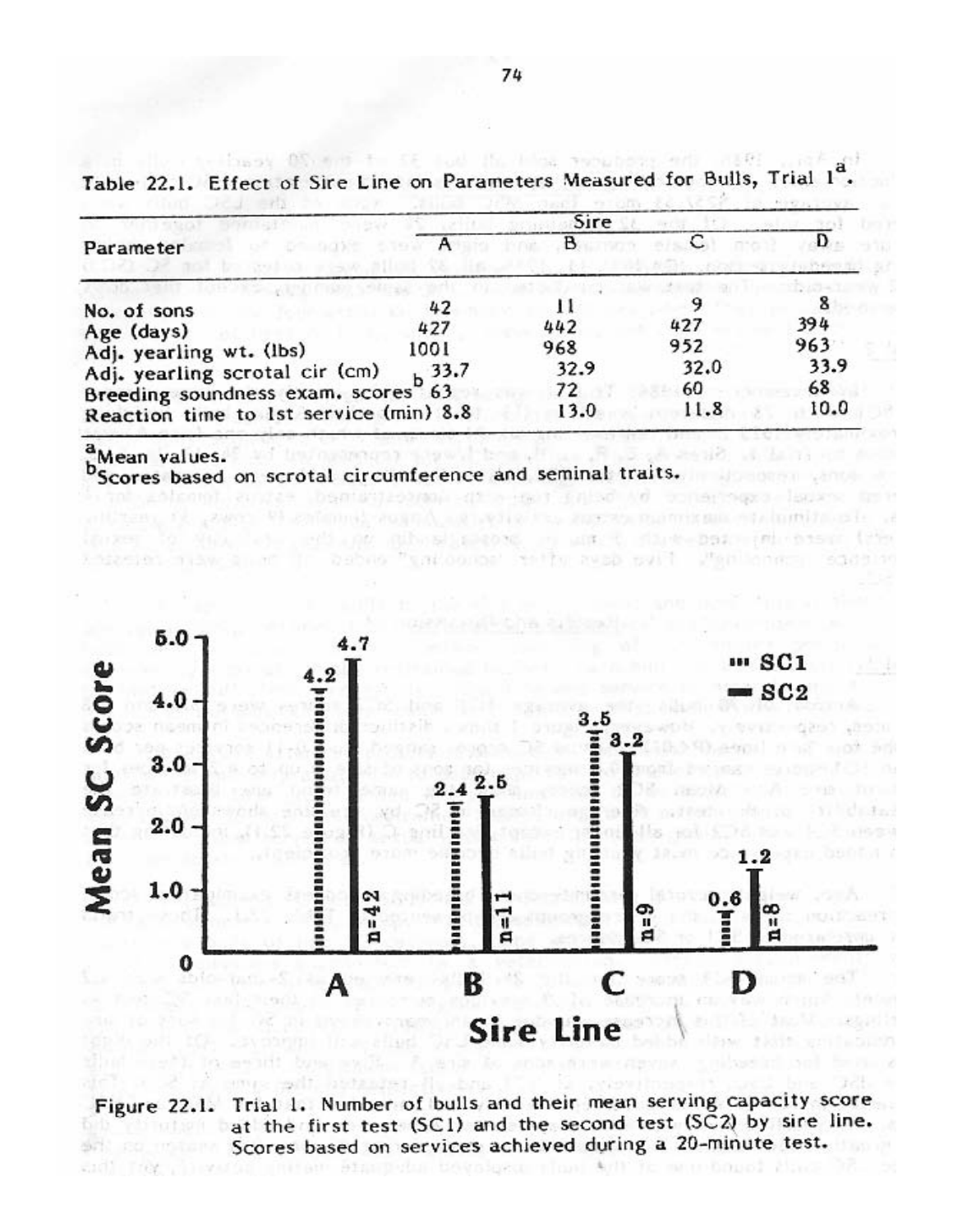#### Trial 2.

Mean SC1 and SC2 scores for those bulls not schooled  $(n=58)$  are depicted in Figure 22.2 and again show differences between sire lines (P<.01). Of the 58 bulls, 78% stayed in the same category or improved one category. However, 22% decreased one category, from SC1 to SC2, perhaps because they were not properly stimulated. This resulted in an overall average change in SC of -.3 services.

The percentage of bulls "schooled" for each sire line is presented in Table  $22.2.$ Mean SC1 and SC2 scores for "schooled" bulls are depicted in Figure 22.3 and show a dramatic impact of sexual experience on subsequent SC (P<.01). Ōf the 23 bulls, 14 moved into the MSC category and three (all sons of sire A) became HSC bulls at SC2. Only three bulls remained LSC. The remaining three bulls were temporarily lame and were not retested. Overall average change in SC represented an increase for sons of all sire lines. was +2.2 services, which Observations indicated that the "schooling" could be shortened to 48 hours and should be conducted in a larger pen to reduce fighting between bulls.

Of special interest in this study are sire A sons, which were tested in both trials. In Trial 1, 42 sons of sire A had a mean SC1 score of 4.2 services. Mean SC1 score for 24 different sons of the same sire in Trial 2 was 4.1 services. This similarity in SC scores for different groups of half brothers tested a year apart supports the high heritability of SC.

Table 22.2 presents data by sire line on parameters measured similar to Trial 1. Again, none of these traits were related to SC. Reaction time to service in the pretest session was a poor predictor of bulls' SC in both trials.

Serving capacity apparently is a highly heritable trait that is not related to traditional measures of bull fertility. Serving capacity can be measured successfully under field conditions, but before accurate culling decisions can be made, all LSC bulls should be "schooled" and then retested.

|                                        | Sire |             |      |                                                                                                                                                                                                                                      |      |      |  |
|----------------------------------------|------|-------------|------|--------------------------------------------------------------------------------------------------------------------------------------------------------------------------------------------------------------------------------------|------|------|--|
| Parameter                              |      |             |      |                                                                                                                                                                                                                                      |      |      |  |
|                                        |      |             |      |                                                                                                                                                                                                                                      |      |      |  |
| No. of sons                            | 24   |             | 14   |                                                                                                                                                                                                                                      |      |      |  |
| Age (days)                             | 420  | 415         | 429  | 426                                                                                                                                                                                                                                  |      | 423  |  |
| Adj. yearling Wt. (lbs)                | 1041 | 1014        | 1034 | 999                                                                                                                                                                                                                                  | 1027 | 1012 |  |
| Adj. yearling scrotal cir (cm)         | 35.8 | 35.2        | 35.6 | 34.3                                                                                                                                                                                                                                 | 34.9 | 37.1 |  |
| Reaction time to 1st service (min) 6.2 |      | 6.6         | 5.7  | 3.8                                                                                                                                                                                                                                  | 6.8  | 4.6  |  |
| % of sons requiring "schooling"        | 25   | $2\epsilon$ |      | 44<br>and the common and a second common and the common and the common and the common second second and the common second and the common second and the common second and the common second and the common second and the common sec | 50   |      |  |

Table 22.2. Effect of Sire Line on Parameters Measured for Bulls, Trial 2.<sup>8</sup>

a<sub>Mean values.</sub>